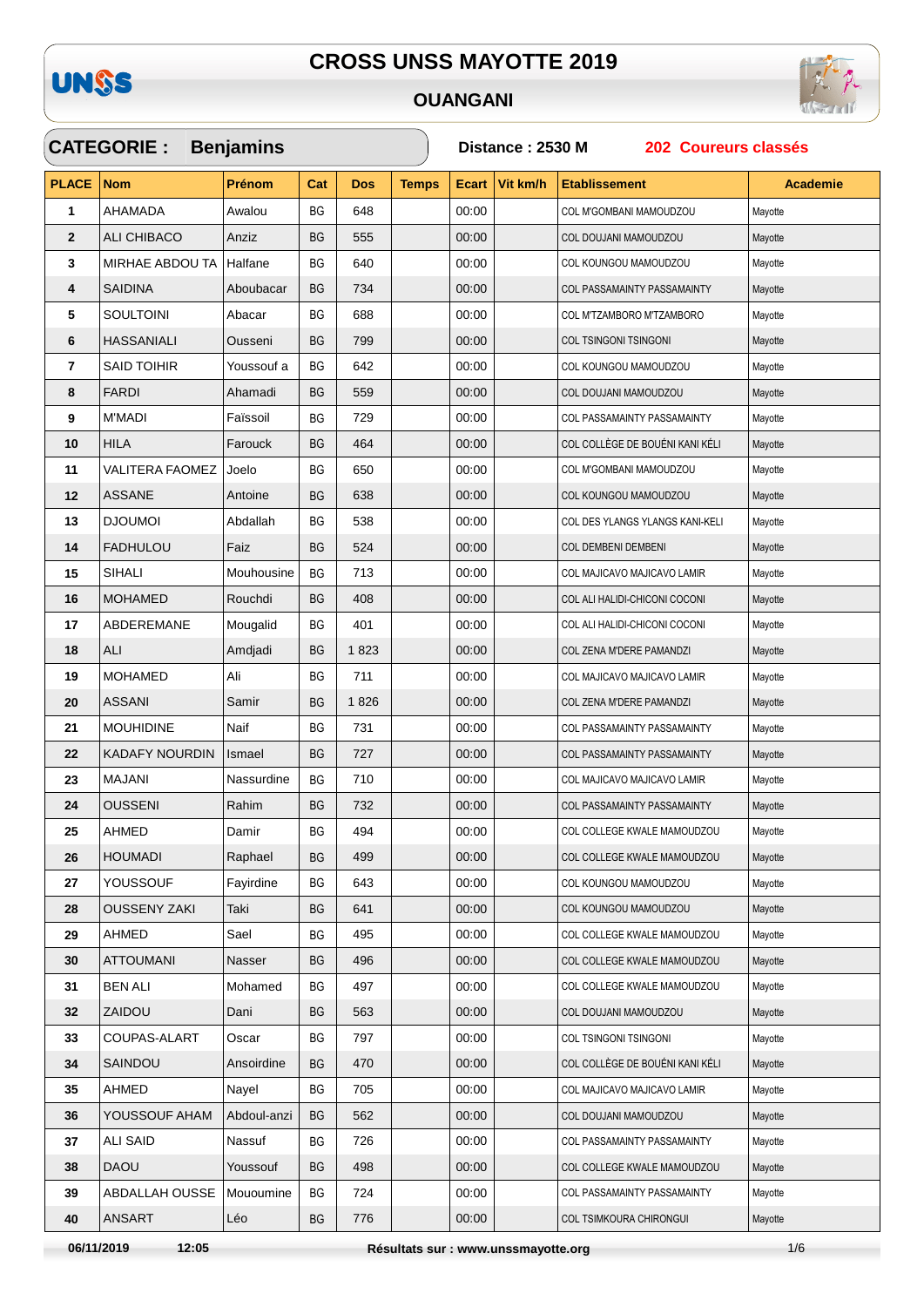

## **OUANGANI**

 $\checkmark$ 



|              | <b>CATEGORIE :</b>   | <b>Benjamins</b> |           |            |              | Distance: 2530 M<br>202 Coureurs classés |          |                                  |                 |  |  |
|--------------|----------------------|------------------|-----------|------------|--------------|------------------------------------------|----------|----------------------------------|-----------------|--|--|
| <b>PLACE</b> | <b>Nom</b>           | Prénom           | Cat       | <b>Dos</b> | <b>Temps</b> | <b>Ecart</b>                             | Vit km/h | <b>Etablissement</b>             | <b>Academie</b> |  |  |
| 41           | <b>ABOUDOU</b>       | Ayel             | <b>BG</b> | 1824       |              | 00:00                                    |          | COL ZENA M'DERE PAMANDZI         | Mayotte         |  |  |
| 42           | <b>KASSIM</b>        | Massim           | <b>BG</b> | 649        |              | 00:00                                    |          | COL M'GOMBANI MAMOUDZOU          | Mayotte         |  |  |
| 43           | <b>ABDOU</b>         | Hakim            | BG        | 704        |              | 00:00                                    |          | COL MAJICAVO MAJICAVO LAMIR      | Mayotte         |  |  |
| 44           | <b>SOILIHI</b>       | Naoumdine        | <b>BG</b> | 1834       |              | 00:00                                    |          | COL ZENA M'DERE PAMANDZI         | Mayotte         |  |  |
| 45           | <b>TABIBE</b>        | Mohamed          | ВG        | 471        |              | 00:00                                    |          | COL COLLÈGE DE BOUÉNI KANI KÉLI  | Mayotte         |  |  |
| 46           | <b>SOILHILI</b>      | Izak             | BG        | 796        |              | 00:00                                    |          | COL TSINGONI TSINGONI            | Mayotte         |  |  |
| 47           | MAHADALI             | Archimed         | ВG        | 1831       |              | 00:00                                    |          | COL ZENA M'DERE PAMANDZI         | Mayotte         |  |  |
| 48           | AHAMADI              | Dalil            | BG        | 1995       |              | 00:00                                    |          | <b>COL SADA SADA</b>             | Mayotte         |  |  |
| 49           | ALI MADHOINE         | El yasser        | ВG        | 725        |              | 00:00                                    |          | COL PASSAMAINTY PASSAMAINTY      | Mayotte         |  |  |
| 50           | SAID                 | Kassim           | <b>BG</b> | 485        |              | 00:00                                    |          | COL COLLEGE DE OUANGANI OUANGANI | Mayotte         |  |  |
| 51           | <b>ABDOU SAID</b>    | Nafouondin       | ВG        | 403        |              | 00:00                                    |          | COL ALI HALIDI-CHICONI COCONI    | Mayotte         |  |  |
| 52           | <b>CHAKIRI</b>       | Toilibou         | <b>BG</b> | 558        |              | 00:00                                    |          | COL DOUJANI MAMOUDZOU            | Mayotte         |  |  |
| 53           | ZAID                 | NAEL BEN         | BG        | 2 0 0 0    |              | 00:00                                    |          | COL KAWENI 2 MAMOUDZOU           | Mayotte         |  |  |
| 54           | <b>SIYAKA</b>        | Ibrahim          | <b>BG</b> | 503        |              | 00:00                                    |          | COL COLLEGE KWALE MAMOUDZOU      | Mayotte         |  |  |
| 55           | <b>KEMAL</b>         | Elizadine        | ВG        | 501        |              | 00:00                                    |          | COL COLLEGE KWALE MAMOUDZOU      | Mayotte         |  |  |
| 56           | <b>HASSANI</b>       | Yannis           | <b>BG</b> | 406        |              | 00:00                                    |          | COL ALI HALIDI-CHICONI COCONI    | Mayotte         |  |  |
| 57           | <b>ABDOUL ANZIZE</b> | Nasser           | ВG        | 404        |              | 00:00                                    |          | COL ALI HALIDI-CHICONI COCONI    | Mayotte         |  |  |
| 58           | <b>MOUSSA</b>        | Inssa            | BG        | 1816       |              | 00:00                                    |          | COL TSINGONI TSINGONI            | Mayotte         |  |  |
| 59           | SAID                 | Aboubakr         | BG        | 623        |              | 00:00                                    |          | COL KAWENI MAMOUDZOU             | Mayotte         |  |  |
| 60           | <b>ABASSE</b>        | Anfaël           | BG        | 459        |              | 00:00                                    |          | COL COLLÈGE DE BOUÉNI KANI KÉLI  | Mayotte         |  |  |
| 61           | <b>MAHAMOUD</b>      | Rahimdine        | ВG        | 756        |              | 00:00                                    |          | COL SADA SADA                    | Mayotte         |  |  |
| 62           | <b>ASMAY</b>         | El karim         | BG        | 521        |              | 00:00                                    |          | COL DEMBENI DEMBENI              | Mayotte         |  |  |
| 63           | SAID                 | Samir            | BG        | 468        |              | 00:00                                    |          | COL COLLÈGE DE BOUÉNI KANI KÉLI  | Mayotte         |  |  |
| 64           | <b>CHAKA</b>         | Madal            | <b>BG</b> | 659        |              | 00:00                                    |          | COL M'TSANGAMOUJI M'TSANGAMOUJI  | Mayotte         |  |  |
| 65           | <b>LATUF</b>         | Belmoundji       | BG        | 728        |              | 00:00                                    |          | COL PASSAMAINTY PASSAMAINTY      | Mayotte         |  |  |
| 66           | <b>IBRAHIM</b>       | Andhum           | BG        | 407        |              | 00:00                                    |          | COL ALI HALIDI-CHICONI COCONI    | Mayotte         |  |  |
| 67           | ABDALLAH HOUM        | Ibrahim          | BG        | 703        |              | 00:00                                    |          | COL MAJICAVO MAJICAVO LAMIR      | Mayotte         |  |  |
| 68           | <b>OUSSOUF MZE</b>   | Said             | BG        | 411        |              | 00:00                                    |          | COL ALI HALIDI-CHICONI COCONI    | Mayotte         |  |  |
| 69           | MALIDE               | Halilou          | ВG        | 466        |              | 00:00                                    |          | COL COLLÈGE DE BOUÉNI KANI KÉLI  | Mayotte         |  |  |
| 70           | AHAMED               | Chamsidine       | <b>BG</b> | 554        |              | 00:00                                    |          | COL DOUJANI MAMOUDZOU            | Mayotte         |  |  |
| 71           | <b>ATTOUMANE</b>     | Samuel           | ВG        | 657        |              | 00:00                                    |          | COL M'TSANGAMOUJI M'TSANGAMOUJI  | Mayotte         |  |  |
| 72           | <b>MDERE</b>         | Mickaël          | BG        | 620        |              | 00:00                                    |          | COL KAWENI MAMOUDZOU             | Mayotte         |  |  |
| 73           | ANLI                 | Nasser           | BG        | 706        |              | 00:00                                    |          | COL MAJICAVO MAJICAVO LAMIR      | Mayotte         |  |  |
| 74           | <b>SOILIHE</b>       | Wilida           | BG        | 561        |              | 00:00                                    |          | COL DOUJANI MAMOUDZOU            | Mayotte         |  |  |
| 75           | <b>ANTOINE</b>       | Nakim            | BG        | 556        |              | 00:00                                    |          | COL DOUJANI MAMOUDZOU            | Mayotte         |  |  |
| 76           | SAID                 | Salmane          | BG        | 624        |              | 00:00                                    |          | COL KAWENI MAMOUDZOU             | Mayotte         |  |  |
| 77           | AHAMADI              | Ali soilihi      | BG        | 680        |              | 00:00                                    |          | COL M'TZAMBORO M'TZAMBORO        | Mayotte         |  |  |
| 78           | <b>SOUMAILA</b>      | Nael             | BG        | 735        |              | 00:00                                    |          | COL PASSAMAINTY PASSAMAINTY      | Mayotte         |  |  |
| 79           | ABDALLAH             | Saidali          | BG        | 702        |              | 00:00                                    |          | COL MAJICAVO MAJICAVO LAMIR      | Mayotte         |  |  |
| 80           | <b>BOILEAU</b>       | Noan             | BG        | 1828       |              | 00:00                                    |          | COL ZENA M'DERE PAMANDZI         | Mayotte         |  |  |

06/11/2019

12:05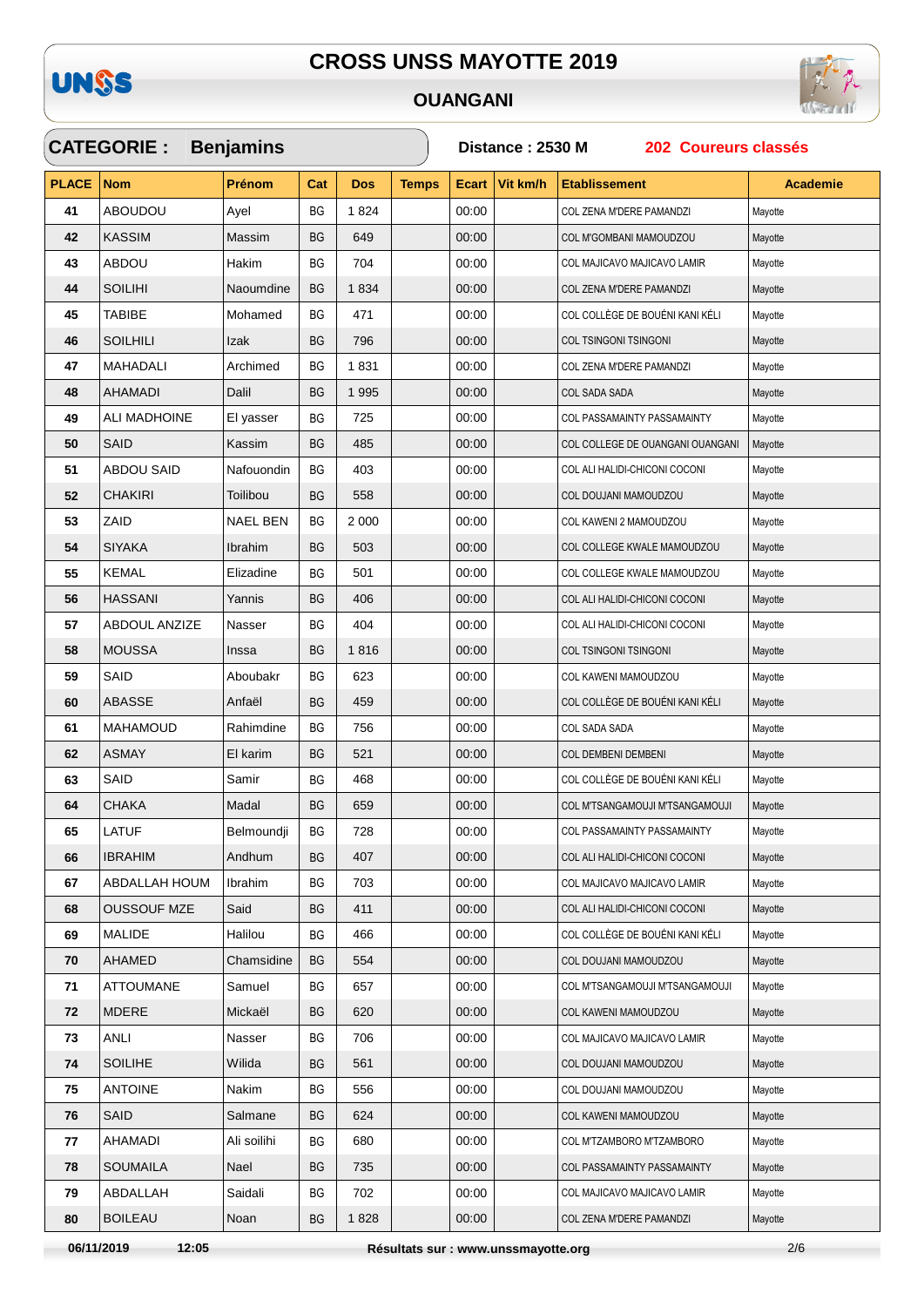

## **OUANGANI**



|              | <b>CATEGORIE:</b>   | <b>Benjamins</b> |           |            |              | 202 Coureurs classés<br>Distance: 2530 M |          |                                    |          |  |  |
|--------------|---------------------|------------------|-----------|------------|--------------|------------------------------------------|----------|------------------------------------|----------|--|--|
| <b>PLACE</b> | <b>Nom</b>          | <b>Prénom</b>    | Cat       | <b>Dos</b> | <b>Temps</b> | <b>Ecart</b>                             | Vit km/h | <b>Etablissement</b>               | Academie |  |  |
| 81           | <b>DAKOINI</b>      | Samir            | BG        | 1829       |              | 00:00                                    |          | COL ZENA M'DERE PAMANDZI           | Mayotte  |  |  |
| 82           | <b>MAHADALI</b>     | Eric             | <b>BG</b> | 560        |              | 00:00                                    |          | COL DOUJANI MAMOUDZOU              | Mayotte  |  |  |
| 83           | <b>HOUMADI</b>      | Frederic         | BG        | 800        |              | 00:00                                    |          | COL TSINGONI TSINGONI              | Mayotte  |  |  |
| 84           | <b>MOUHOUDHOIR</b>  | Roihamandi       | <b>BG</b> | 686        |              | 00:00                                    |          | COL M'TZAMBORO M'TZAMBORO          | Mayotte  |  |  |
| 85           | <b>ABDEREMANE</b>   | Enrmi            | BG        | 519        |              | 00:00                                    |          | COL DEMBENI DEMBENI                | Mayotte  |  |  |
| 86           | <b>MADI</b>         | Daniel           | BG        | 730        |              | 00:00                                    |          | <b>COL PASSAMAINTY PASSAMAINTY</b> | Mayotte  |  |  |
| 87           | HALIDI              | Amdoulaniy       | ВG        | 754        |              | 00:00                                    |          | COL SADA SADA                      | Mayotte  |  |  |
| 88           | YOUSSOUF            | El fakir         | BG        | 526        |              | 00:00                                    |          | <b>COL DEMBENI DEMBENI</b>         | Mayotte  |  |  |
| 89           | ABDALLAH            | Nadjibou         | BG        | 551        |              | 00:00                                    |          | COL DOUJANI MAMOUDZOU              | Mayotte  |  |  |
| 90           | SAID                | Gerard           | <b>BG</b> | 733        |              | 00:00                                    |          | COL PASSAMAINTY PASSAMAINTY        | Mayotte  |  |  |
| 91           | <b>MZE DJOUMOI</b>  | Elyassine        | ВG        | 409        |              | 00:00                                    |          | COL ALI HALIDI-CHICONI COCONI      | Mayotte  |  |  |
| 92           | AHMEDA HOUMAN       | Djounaidi        | BG        | 424        |              | 00:00                                    |          | COL BANDRELE CHIRONGUI             | Mayotte  |  |  |
| 93           | <b>MAROT</b>        | Yoanis           | ВG        | 1832       |              | 00:00                                    |          | COL ZENA M'DERE PAMANDZI           | Mayotte  |  |  |
| 94           | <b>ABDOU SIDI</b>   | Chamou           | BG        | 594        |              | 00:00                                    |          | COL KAWENI 2 MAMOUDZOU             | Mayotte  |  |  |
| 95           | <b>MUCYO</b>        | Christian        | ВG        | 621        |              | 00:00                                    |          | COL KAWENI MAMOUDZOU               | Mayotte  |  |  |
| 96           | <b>RIDAI SOUF</b>   | Samiel           | <b>BG</b> | 712        |              | 00:00                                    |          | COL MAJICAVO MAJICAVO LAMIR        | Mayotte  |  |  |
| 97           | ADJIDANE            | Rahim            | ВG        | 795        |              | 00:00                                    |          | COL TSINGONI TSINGONI              | Mayotte  |  |  |
| 98           | <b>BACAR ALI</b>    | Mouhamadi        | <b>BG</b> | 708        |              | 00:00                                    |          | COL MAJICAVO MAJICAVO LAMIR        | Mayotte  |  |  |
| 99           | <b>RASOLONIAINA</b> | Joseph           | ВG        | 434        |              | 00:00                                    |          | COL BANDRELE CHIRONGUI             | Mayotte  |  |  |
| 100          | <b>DJIHADI</b>      | Halidane         | <b>BG</b> | 798        |              | 00:00                                    |          | COL TSINGONI TSINGONI              | Mayotte  |  |  |
| 101          | HASSANI             | Dakhir           | BG        | 463        |              | 00:00                                    |          | COL COLLÈGE DE BOUÉNI KANI KÉLI    | Mayotte  |  |  |
| 102          | <b>AZIHAR</b>       | Ahamed so        | <b>BG</b> | 405        |              | 00:00                                    |          | COL ALI HALIDI-CHICONI COCONI      | Mayotte  |  |  |
| 103          | <b>BOURHANE</b>     | Chaher           | ВG        | 557        |              | 00:00                                    |          | COL DOUJANI MAMOUDZOU              | Mayotte  |  |  |
| 104          | <b>MAHAMOUD</b>     | Samir            | <b>BG</b> | 465        |              | 00:00                                    |          | COL COLLÈGE DE BOUÉNI KANI KÉLI    | Mayotte  |  |  |
| 105          | <b>BOINA ALI</b>    | Samueldine       | BG        | 428        |              | 00:00                                    |          | COL BANDRELE CHIRONGUI             | Mayotte  |  |  |
| 106          | DAHILOU             | Abdel            | BG        | 462        |              | 00:00                                    |          | COL COLLÈGE DE BOUÉNI KANI KÉLI    | Mayotte  |  |  |
| 107          | <b>ATTOUMANE</b>    | Elamine          | ВG        | 707        |              | 00:00                                    |          | COL MAJICAVO MAJICAVO LAMIR        | Mayotte  |  |  |
| 108          | AHAMADA             | Nabouhane        | BG        | 614        |              | 00:00                                    |          | COL KAWENI MAMOUDZOU               | Mayotte  |  |  |
| 109          | <b>ISSOUF</b>       | Abdallah         | ВG        | 618        |              | 00:00                                    |          | COL KAWENI MAMOUDZOU               | Mayotte  |  |  |
| 110          | AHAMADI             | Aslam            | BG        | 615        |              | 00:00                                    |          | COL KAWENI MAMOUDZOU               | Mayotte  |  |  |
| 111          | <b>MAOULIDA</b>     | Nadjim           | BG        | 541        |              | 00:00                                    |          | COL DES YLANGS YLANGS KANI-KELI    | Mayotte  |  |  |
| 112          | <b>ABDOU</b>        | Houssaine        | BG        | 402        |              | 00:00                                    |          | COL ALI HALIDI-CHICONI COCONI      | Mayotte  |  |  |
| 113          | ABDOU SOUFFOU       | Yancoub          | BG        | 655        |              | 00:00                                    |          | COL M'TSANGAMOUJI M'TSANGAMOUJI    | Mayotte  |  |  |
| 114          | ASSIANDI            | Raouf            | BG        | 1827       |              | 00:00                                    |          | COL ZENA M'DERE PAMANDZI           | Mayotte  |  |  |
| 115          | MADI                | Ahamada          | ВG        | 684        |              | 00:00                                    |          | COL M'TZAMBORO M'TZAMBORO          | Mayotte  |  |  |
| 116          | <b>OUSSENI</b>      | Karim            | BG        | 687        |              | 00:00                                    |          | COL M'TZAMBORO M'TZAMBORO          | Mayotte  |  |  |
| 117          | <b>IBRAHIM</b>      | El farouk        | ВG        | 581        |              | 00:00                                    |          | COL DZOUMOGNE BANDRABOUA           | Mayotte  |  |  |
| 118          | <b>MALIDE</b>       | Maoulida         | BG        | 583        |              | 00:00                                    |          | COL DZOUMOGNE BANDRABOUA           | Mayotte  |  |  |
| 119          | ANDHUME             | Ansome           | ВG        | 2 0 0 2    |              | 00:00                                    |          | COL TSINGONI TSINGONI              | Mayotte  |  |  |
| 120          | <b>RIDJALI</b>      | Andjidani        | BG        | 784        |              | 00:00                                    |          | COL TSIMKOURA CHIRONGUI            | Mayotte  |  |  |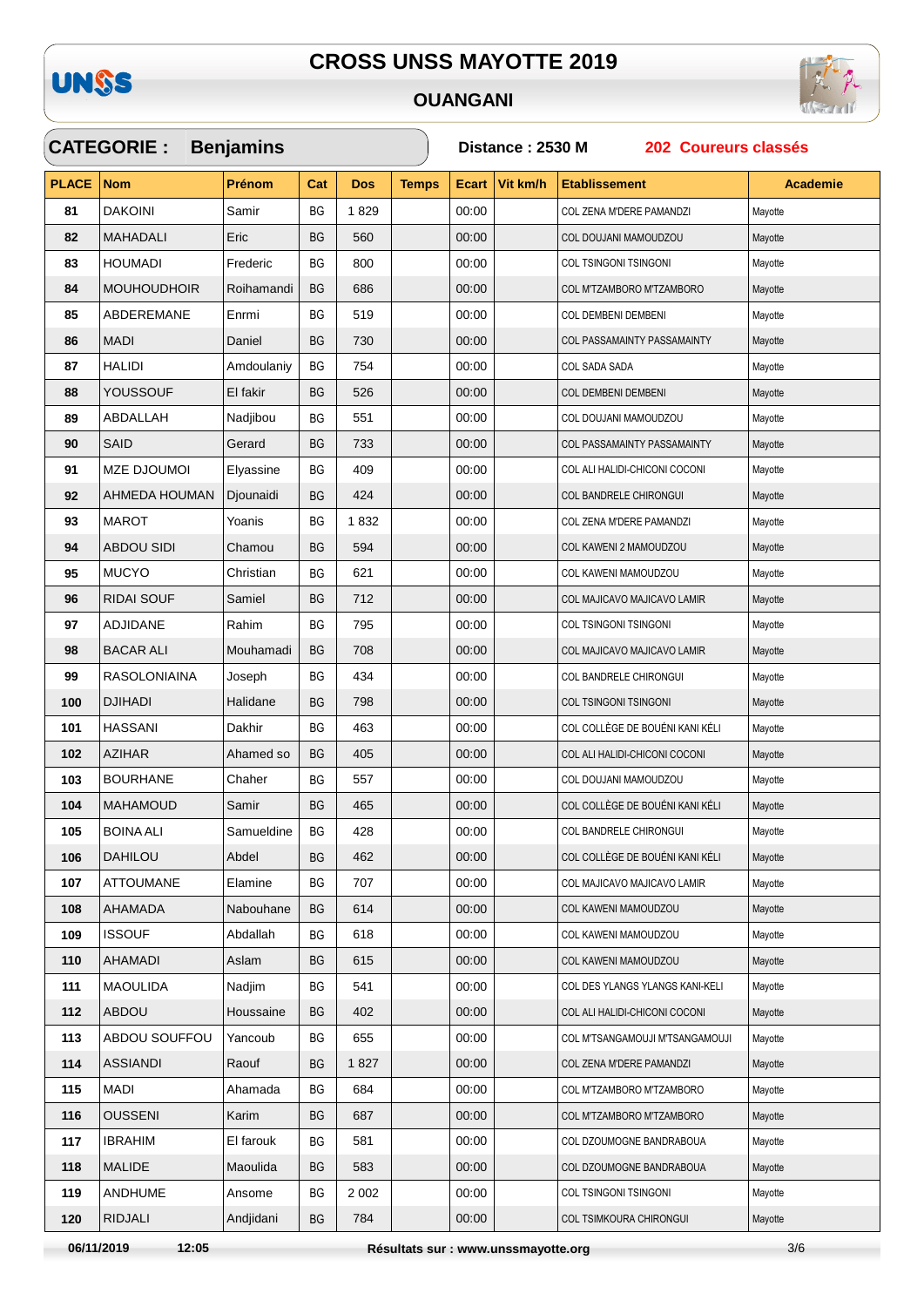



## **OUANGANI**

|              | <b>CATEGORIE:</b>      | <b>Benjamins</b> |     |            |              | Distance: 2530 M<br>202 Coureurs classés |          |                                      |                 |  |  |
|--------------|------------------------|------------------|-----|------------|--------------|------------------------------------------|----------|--------------------------------------|-----------------|--|--|
| <b>PLACE</b> | <b>Nom</b>             | <b>Prénom</b>    | Cat | <b>Dos</b> | <b>Temps</b> | <b>Ecart</b>                             | Vit km/h | <b>Etablissement</b>                 | <b>Academie</b> |  |  |
| 121          | AHAMADI                | Youssouf         | BG  | 479        |              | 00:00                                    |          | COL COLLEGE DE OUANGANI OUANGANI     | Mayotte         |  |  |
| 122          | <b>MOHAMED</b>         | Gédo             | BG  | 449        |              | 00:00                                    |          | COL BOUENI M'TITI DZAOUDZI LABATTOIR | Mayotte         |  |  |
| 123          | ASSANI                 | Ambdallah        | ВG  | 480        |              | 00:00                                    |          | COL COLLEGE DE OUANGANI OUANGANI     | Mayotte         |  |  |
| 124          | <b>ZAID MOINDJIE</b>   | Ben djad         | BG  | 665        |              | 00:00                                    |          | COL M'TSANGAMOUJI M'TSANGAMOUJI      | Mayotte         |  |  |
| 125          | <b>TAOUFIK</b>         | Eliasse          | BG  | 604        |              | 00:00                                    |          | COL KAWENI 2 MAMOUDZOU               | Mayotte         |  |  |
| 126          | <b>MOHAMED</b>         | Chazari          | BG  | 542        |              | 00:00                                    |          | COL DES YLANGS YLANGS KANI-KELI      | Mayotte         |  |  |
| 127          | <b>FAISSOILI YOUSS</b> | Rakib            | ВG  | 753        |              | 00:00                                    |          | COL SADA SADA                        | Mayotte         |  |  |
| 128          | <b>HOUMADI</b>         | Nasri            | BG  | 432        |              | 00:00                                    |          | COL BANDRELE CHIRONGUI               | Mayotte         |  |  |
| 129          | <b>HOUMADI</b>         | El azade         | ВG  | 580        |              | 00:00                                    |          | COL DZOUMOGNE BANDRABOUA             | Mayotte         |  |  |
| 130          | <b>SOILHII</b>         | Choukra          | BG  | 486        |              | 00:00                                    |          | COL COLLEGE DE OUANGANI OUANGANI     | Mayotte         |  |  |
| 131          | AHAMADI                | Ibrahim          | ВG  | 553        |              | 00:00                                    |          | COL DOUJANI MAMOUDZOU                | Mayotte         |  |  |
| 132          | <b>ATTIBOU</b>         | Sadat            | BG  | 460        |              | 00:00                                    |          | COL COLLÈGE DE BOUÉNI KANI KÉLI      | Mayotte         |  |  |
| 133          | <b>WALADI SALIM</b>    | Anisse           | BG  | 625        |              | 00:00                                    |          | COL KAWENI MAMOUDZOU                 | Mayotte         |  |  |
| 134          | SAINDOU                | Abdel-majid      | BG  | 469        |              | 00:00                                    |          | COL COLLÈGE DE BOUÉNI KANI KÉLI      | Mayotte         |  |  |
| 135          | <b>IBRAHIM</b>         | Ambdou           | ВG  | 1814       |              | 00:00                                    |          | COL TSINGONI TSINGONI                | Mayotte         |  |  |
| 136          | SAID                   | Elhad            | BG  | 467        |              | 00:00                                    |          | COL COLLÈGE DE BOUÉNI KANI KÉLI      | Mayotte         |  |  |
| 137          | <b>DUCRET</b>          | Killian          | BG  | 429        |              | 00:00                                    |          | COL BANDRELE CHIRONGUI               | Mayotte         |  |  |
| 138          | <b>HALIDI</b>          | Farel            | BG  | 1830       |              | 00:00                                    |          | COL ZENA M'DERE PAMANDZI             | Mayotte         |  |  |
| 139          | ALI                    | Ahmed            | ВG  | 1825       |              | 00:00                                    |          | COL ZENA M'DERE PAMANDZI             | Mayotte         |  |  |
| 140          | RADJABOU ANLIDI        | Soibrane         | BG  | 662        |              | 00:00                                    |          | COL M'TSANGAMOUJI M'TSANGAMOUJI      | Mayotte         |  |  |
| 141          | ABDALLAH               | Akmal            | ВG  | 654        |              | 00:00                                    |          | COL M'TSANGAMOUJI M'TSANGAMOUJI      | Mayotte         |  |  |
| 142          | <b>MASSONDI</b>        | Hadad            | BG  | 757        |              | 00:00                                    |          | <b>COL SADA SADA</b>                 | Mayotte         |  |  |
| 143          | <b>HOUMADI</b>         | Nassur           | ВG  | 683        |              | 00:00                                    |          | COL M'TZAMBORO M'TZAMBORO            | Mayotte         |  |  |
| 144          | <b>BACAR</b>           | Amridine         | BG  | 658        |              | 00:00                                    |          | COL M'TSANGAMOUJI M'TSANGAMOUJI      | Mayotte         |  |  |
| 145          | <b>ABOUSSUR</b>        | Anfifoudine      | BG  | 774        |              | 00:00                                    |          | COL TSIMKOURA CHIRONGUI              | Mayotte         |  |  |
| 146          | <b>DRISSA</b>          | Sabili           | BG  | 578        |              | 00:00                                    |          | COL DZOUMOGNE BANDRABOUA             | Mayotte         |  |  |
| 147          | <b>ABDALLAH BACO</b>   | Rizade           | BG  | 518        |              | 00:00                                    |          | COL DEMBENI DEMBENI                  | Mayotte         |  |  |
| 148          | AHMADI                 | El-zak           | BG  | 750        |              | 00:00                                    |          | COL SADA SADA                        | Mayotte         |  |  |
| 149          | <b>HALIDI</b>          | Rackchidine      | BG  | 755        |              | 00:00                                    |          | COL SADA SADA                        | Mayotte         |  |  |
| 150          | <b>BACHIROU</b>        | Assane           | BG  | 426        |              | 00:00                                    |          | COL BANDRELE CHIRONGUI               | Mayotte         |  |  |
| 151          | <b>COMBO</b>           | Icffi            | BG  | 598        |              | 00:00                                    |          | COL KAWENI 2 MAMOUDZOU               | Mayotte         |  |  |
| 152          | <b>MOUSSA</b>          | Icham            | BG  | 602        |              | 00:00                                    |          | COL KAWENI 2 MAMOUDZOU               | Mayotte         |  |  |
| 153          | ALI                    | Mounayyad        | ВG  | 616        |              | 00:00                                    |          | COL KAWENI MAMOUDZOU                 | Mayotte         |  |  |
| 154          | <b>AHAMADA</b>         | Ounkache         | BG  | 552        |              | 00:00                                    |          | COL DOUJANI MAMOUDZOU                | Mayotte         |  |  |
| 155          | ANLI                   | El riyade        | ВG  | 520        |              | 00:00                                    |          | COL DEMBENI DEMBENI                  | Mayotte         |  |  |
| 156          | <b>ANLI</b>            | Elriyade         | BG  | 2 0 0 7    |              | 00:00                                    |          | COL ZENA M'DERE PAMANDZI             | Mayotte         |  |  |
| 157          | <b>MADI</b>            | Nazir            | BG  | 780        |              | 00:00                                    |          | COL TSIMKOURA CHIRONGUI              | Mayotte         |  |  |
| 158          | <b>BACARD</b>          | <b>ISSOUF</b>    | BG  | 1949       |              | 00:00                                    |          | <b>SESSAD NORD</b>                   | Mayotte         |  |  |
| 159          | AHMED ABDALLAH         | Mahamoud         | BG  | 595        |              | 00:00                                    |          | COL KAWENI 2 MAMOUDZOU               | Mayotte         |  |  |
| 160          | <b>ABSOIR</b>          | Anrchidine       | BG  | 576        |              | 00:00                                    |          | COL DZOUMOGNE BANDRABOUA             | Mayotte         |  |  |

06/11/2019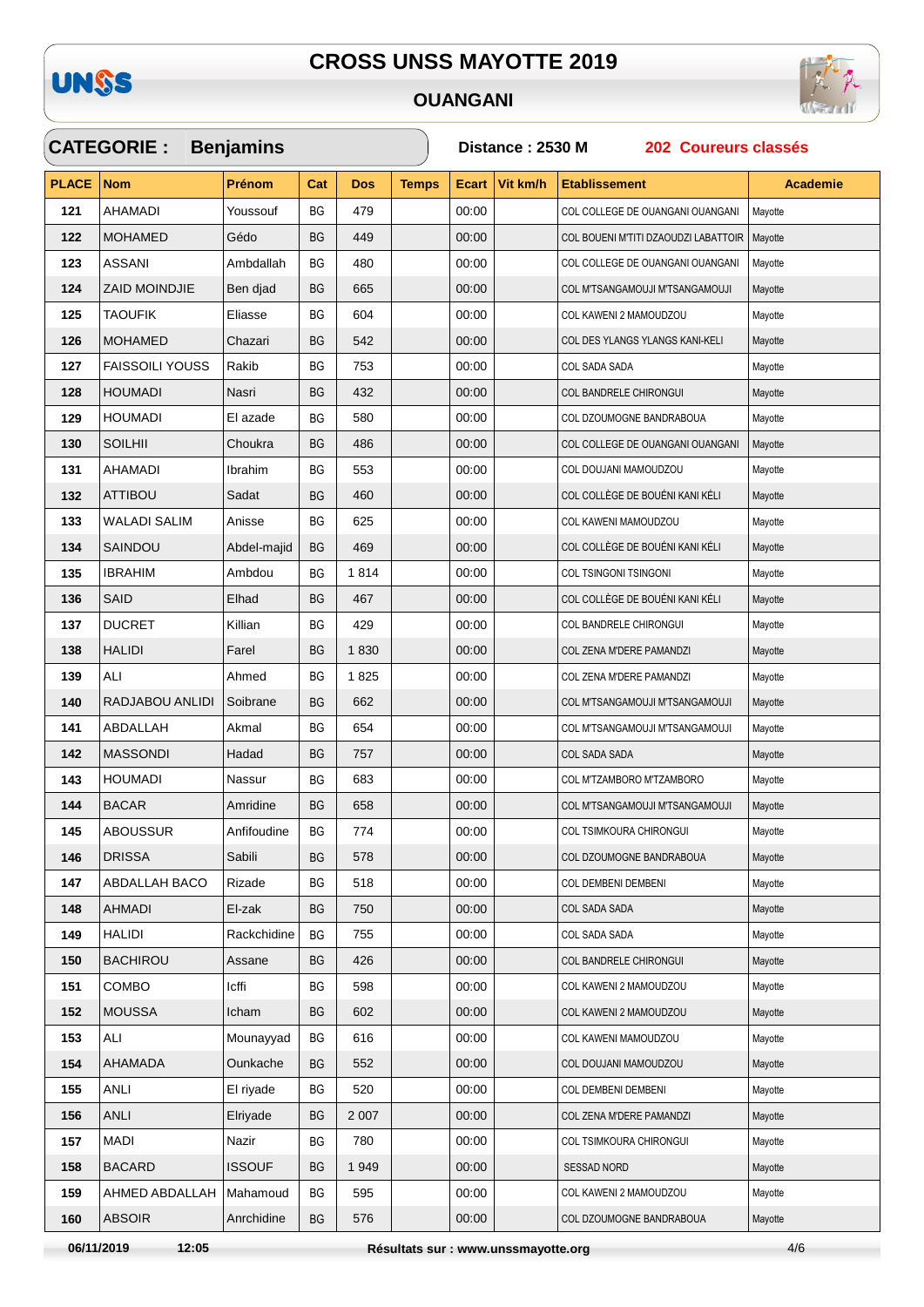**OUANGANI** 



#### **CATEGORIE: Benjamins** Distance: 2530 M 202 Coureurs classés **PLACE**  $N<sub>cm</sub>$ Prénom Cat Dos **Temps** Ecart Vit km/h **Etablissement Academie CHAMSIDINF** Navel **BG** 597  $00:00$ COL KAWENI 2 MAMOUDZOU 161 Mavotte COL SADA SADA  $162$ SAID Imane  $RG$ 761  $00.00$ Mayotte 163 M'COLO **BG**  $00:00$ COL KAWENI MAMOUDZOU Chamsiddin 619 Mavotte **MADI** Yassine **BG** 1815  $00:00$ **COL TSINGONI TSINGONI** 164 Mavotte 165 **KASSIM** Rahim  $RG$ 540 00:00 COL DES YLANGS YLANGS KANI-KELI Mavotte **NOURDINE** Nardane  $00:00$ **BG** 579 COL SADA SADA 166 Mayotte 167 **MIRHANI** Tanzilou **BG** 601 00:00 COL KAWENI 2 MAMOUDZOU Mayotte **DJAANFAR** Daïdine  $00:00$ 168  $RG$ 599 COL KAWENI 2 MAMOUDZOU Mayotte 169 **DHOULFADHUI** Oumayssidi **BG** 481 00:00 COL COLLEGE DE OUANGANI OUANGANI Mayotte 170 **SOUETI** Wissam  $RG$ 543 00:00 COL DES YLANGS YLANGS KANI-KELI Mavotte **ROINA** 00:00 171 Ismael **BG**  $427$ COL BANDRELE CHIRONGUI Mavotte 172 **BINALI** Moutuion  $RG$ 751 00:00 COL SADA SADA Mayotte **BACAR**  $RG$  $00:00$ 173 Nawade 425 COL BANDRELE CHIRONGUI Mayotte  $RG$ 174 **BACAR** Issouf 522  $00.00$ COL DEMBENI DEMBEN Mayotte **HAMIDOUNI** Ankidudine  $RG$ 430  $00.00$ 175 COL BANDRELE CHIRONGLIL Mayotte  $176$ **IBOUROI** Ibrahim **BG** 525  $00:00$ **COL DEMBENI DEMBENI** Mavotte **ABDALLAH OMAR** COL BANDRELE CHIRONGUL Djalimou **BG**  $423$  $00.00$ Mayotte 177 178 **SAID** SAI IM **BG** 1944  $00:00$ SESSAD SUD Mayotte 179 **KAAMBI** Ambdoul-ka  $RG$ 484  $00:00$ COL COLLEGE DE OUANGANI OUANGANI Mayotte 180 **CHAKIRI** Benjihah  $RG$ 596 00:00 COL KAWENI 2 MAMOUDZOU Mavotte **BOINI ADA BG** 461  $00:00$ COL COLLÈGE DE BOUÉNI KANI KÉLI 181 Avmar Mayotte COL COLLEGE DE OUANGANI OUANGANI 182 **AHAMADI** Arkan **BG** 478 00:00 Mavotte **HOUSSEINI** Yassine **BG** 539 00:00 183 COL DES YLANGS YLANGS KANI-KELL Mayotte BG 775  $00:00$ COL TSIMKOURA CHIRONGUI 184 **ALI** Soudayess Mayotte 185 **HAZA** Zitoune  $RG$ 778  $00:00$ COL TSIMKOURA CHIRONGUI Mayotte **CHAMSIDINE** Diawed  $\mathsf{B}\mathsf{G}$ 777  $00.00$ COL TSIMKOURA CHIRONGUI Mayotte 186 **DAILAMI**  $00:00$ 187 Mathias yaz  $RG$ 752 COL SADA SADA Mayotte **OUSSENI** 00:00 188 Ismaël  $RG$ 603 COL KAWENI 2 MAMOUDZOU Mayotte MA.IANI Nasri  $RG$  $00:00$ 189 600 COL KAWENI 2 MAMOLIDZOLI Mayotte **MADI** Faidhouni  $RG$ 779  $00:00$ COL TSIMKOURA CHIRONGUL 190 Mavotte 191 **AHMADA** Nael **BG**  $00:00$  $20$ Circo Bouéni Mayotte ABDALLAH Naoufal  $BG<sub>2</sub>$ 00:00 Circo Bouéni 192 24 Mayotte 193 **SOUMAILA** Hachim **BG** 504 00:00 COL COLLEGE KWALE MAMOUDZOU Mavotte **MAJAJOU** 194 Hamza  $RG$ 502  $00:00$ COL COLLEGE KWALE MAMOUDZOU Mavotte **VITA** 195 Rayan **BG** 505  $00.00$ COL COLLEGE KWALE MAMOUDZOU Mavotte 196 **CHANFI** Kadel  $RG$ 536  $00:00$ COL DES YLANGS YLANGS KANI-KELI Mayotte **IBRAHIME** Damir 582 00:00 COL DZOUMOGNE BANDRABOUA 197 **BG** Mayotte **POLE AZIYADE BG** 1946 00:00 198 SESSAD SUD Mayotte SAMIR 199 SAID  $RG$ 1943 00:00 SESSAD SUD Mayotte Alain 200 **DJOUMOI**  $RG$ 482 00:00 COL COLLEGE DE OUANGANI OUANGANI Mavotte

06/11/2019

 $12:05$